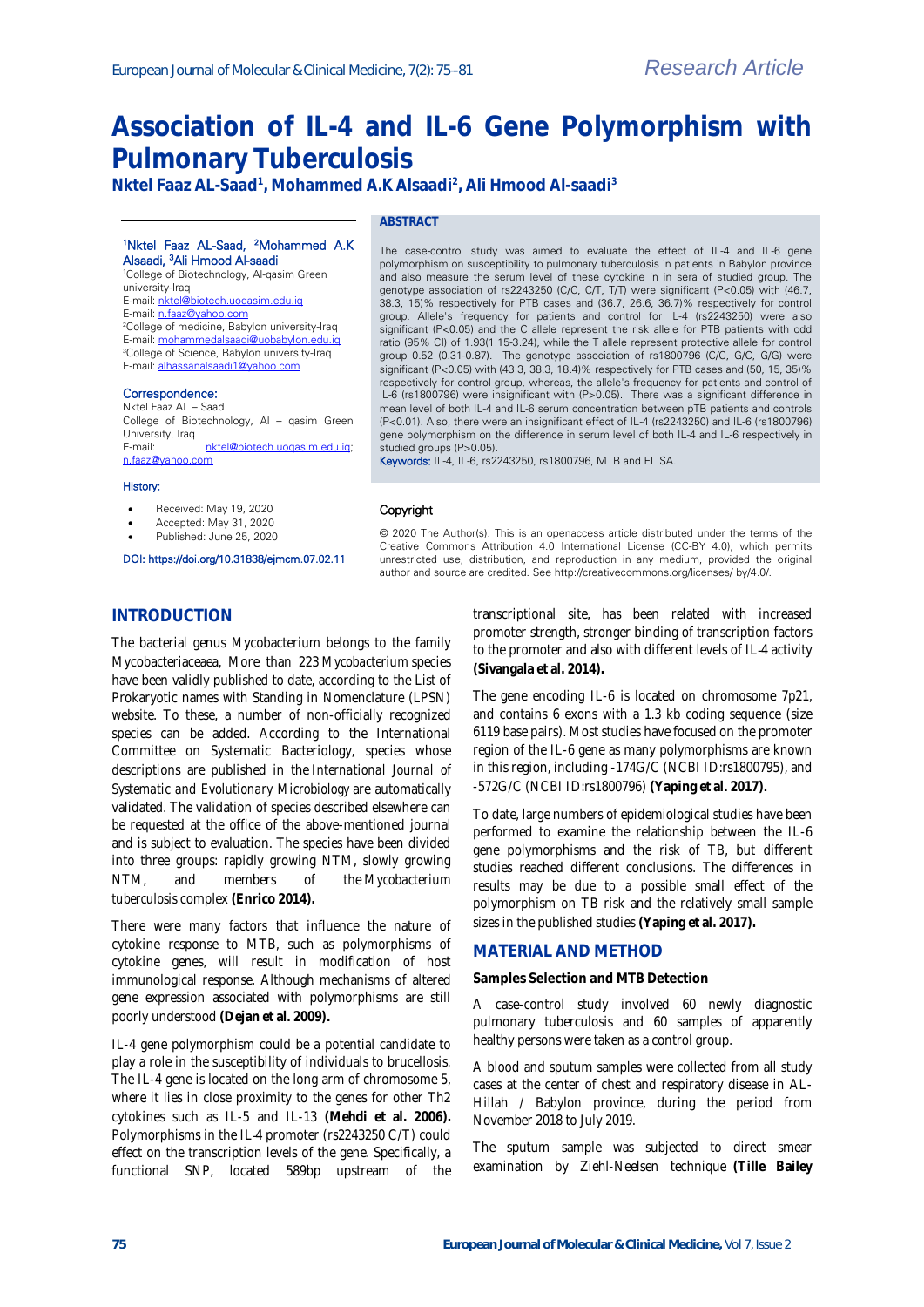**2014),** routine culture by use Lowenstein-Jensen medium Bhawan **(2009)** and use of GeneXpert for detection of MTB **(Pandey et al. 2017).**

The blood samples were used for genotyping study, as the DNA extraction was achieved according to the method recommended by the manufacturing company (favorgene) in the user manual of Favor Prep Genomic DNA Mini Kit general protocol for fresh and frozen blood samples. The extracted blood genomic DNA was tested by using nanodrop spectrophotometer which measured DNA concentration  $(ng/\mu L)$  and check the DNA purity by reading the absorbance at (260 /280 nm). All the primers that used in this study for detection IL-4 (rs2243250) and IL-6 (rs1800796) were listed in table (1.1).

|     |                       | Table 1: Primers of PCR                                |                  |                               |
|-----|-----------------------|--------------------------------------------------------|------------------|-------------------------------|
| No. | Primer name           | Primer sequence<br>$5'$ to $3'$                        | Product<br>size. | Reference                     |
|     | $II -4$<br>rs2243250  | F-AGGTGTCGATTTGCAGTGAC<br>R-ACTAGGCCTCACCTGATACG       | 646bp            | Sivangala<br>-et<br>al., 2013 |
|     | $II - 6$<br>rs1800796 | F-GGAGACGCCTTGAAGTAACTGC<br>R-GAGTTTCCTCTGACTCCATCGCAG | 163bp            | - al.,<br>Feng<br>et<br>2014  |

**F= forward, R= reverse, temp = temperature, bp= base pair**

The PCR technique was done on all samples by use (Promega master mix,USA) and then the amplified products were subjected to RFLP technique to determine SNPs.

The PCR-RFLP of rs2243250 and rs1800796 was done for all sample by using *BsmF I* and *Mbi I* endonucleases respectively and according to instructions of manufactured company (New England Biolabs Inc./USA) by add 5 µl amount DNA from PCR product to 4 µl restriction enzyme buffer and 1 µl of the selected restriction enzyme *[BstDE I](http://sibenzyme.com/info55.php#_blank)* and the reaction mixture then completed to 15 µl by Free nuclease water.

The level of IL-4 and IL-6 in the serum of PTB patients and healthy control was measured according to the instructions of the manufacturer by the using of specific human serum ELISA kit from (MELSIN Medical Co. / China) **(Günay et al. 2018).**

# **STATISTICAL ANALYSIS**

Statistical analysis was done using SPSS version 23; variables were described as T-test, mean, standard deviation, number and percentage. Risk was estimated using odds ratio and the level of significance was set at *P* <0.05.

# **RESULTS AND DISCUSSION**

**DNA Extraction and PCR Products Detection**

Human DNA genome was extracted from whole blood of all the 60 samples of PTB patients and 60 samples of apparently healthy control, the concentration was (50-150 ng) and purity was (1.8-2.0). These DNA was subjected to PCR amplification using specific primers targeting specific regions in the DNA and then enrolled for detection of single nucleotide polymorphisms (SNPs) by RFLP techniques. Then the optimized of PCR products of the designed primers pair which would be used in IL-4 (rs2243250) and IL-6 (rs1800796) genotyping was done by the gradient-PCR at  $(55-66 \, \text{C}^{\degree})$  and then the PCR product were electrophoresed to evaluate the most appropriate condition for PCR technique. The most appropriate annealing  $temperature$  was  $60C<sup>0</sup>$  for both (rs2243250) and (rs1800796).

### **Genotypic Characterization of IL-4 (Rs2243250)**

The amplification of IL-4 gene at region rs2243250 appeared the presence of gene amplicons on electrophoresis gel for all groups of study.

Genotype association and allele's frequency for patients and control are listed in table (1.2). The results showed that there were significant allele frequency differences between patients and control group (P=0.018). Allele C represents the risk allele with odd ratio (95% CI) of 1.93(1.15-3.24), while allele T represents the protective allele with odd ratio (95% CI) of 0.52(0.31-0.87).

The restriction fragment length polymorphism of PCR products of IL-4 (rs2243250) gene revealed three genotypes; C/C, C/T and T/T (figure 1.1).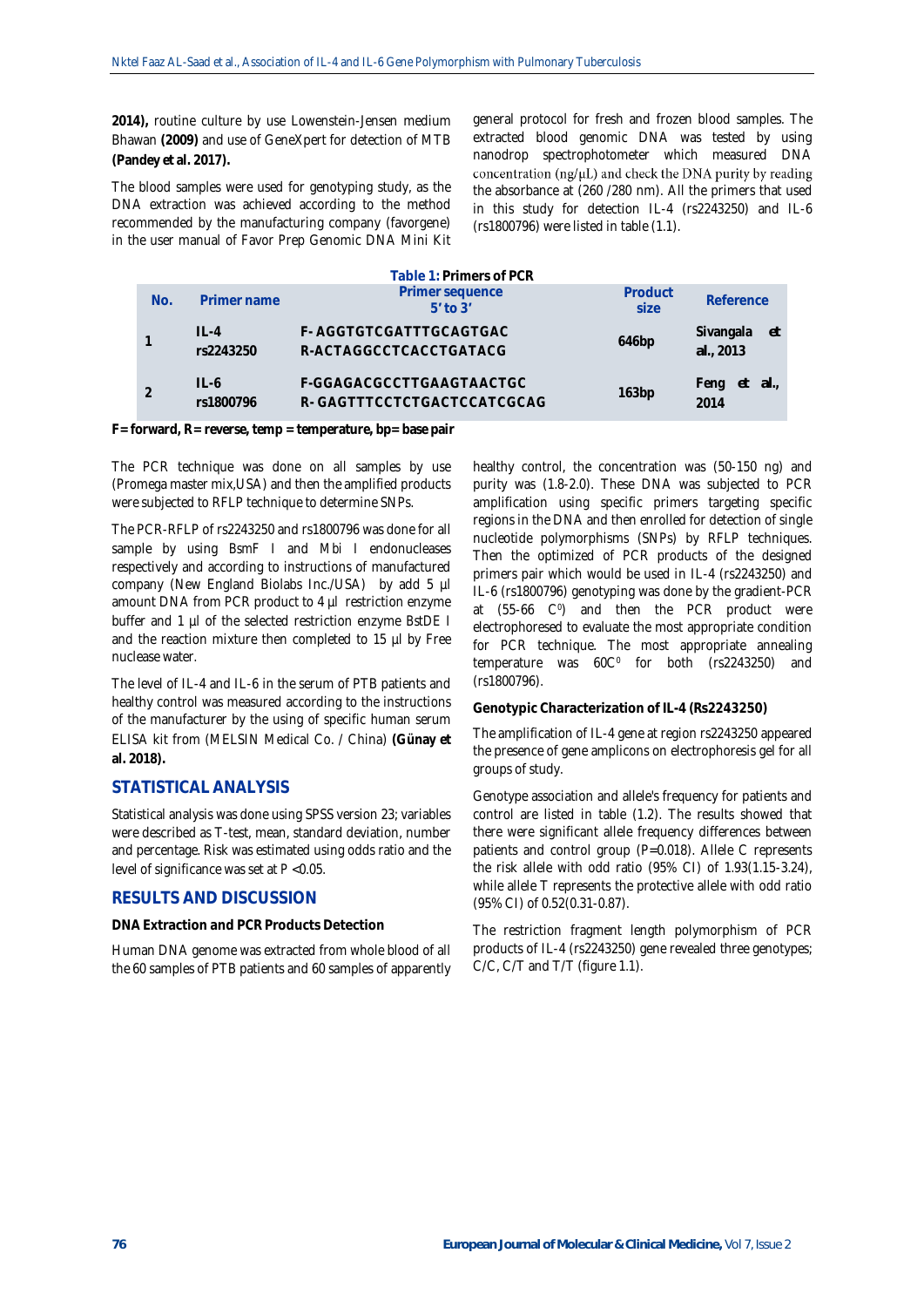

**Figure 1: Gel electrophoresis carried on (agarose gel (2%), 75% V, 20 Am for 1hr.) for IL-4 (rs2243250) gene. PCR products visualized under U.V. light after staining with ethidum promaide. M: 100 bp DNA marker; the size of product is 646bp and 601+45 bp. The T/T(1,7), C/T(4) and C/C(2,3,5,6,8,9,10).**

The result of association of IL-4 (rs2243250) genotypes with PTB showed a significant association between these genotypes with pulmonary tuberculosis and it was revealed that C/C and C/T genotype was more associated with pulmonary tuberculosis, while T/T genotype conferring lesser pulmonary tuberculosis susceptibility for the carrier individuals with odd ratio (95% CI) of 0.32 (0.12-0.84),  $(P=0.048)$ .

| Table 2: Genotype association and allele's frequency of IL-4 (rs2243250) with PTB. |  |
|------------------------------------------------------------------------------------|--|
|------------------------------------------------------------------------------------|--|

| Genotypes                                         | $\overline{\phantom{a}}$<br>Control | Case       | $\epsilon$<br>OR (95% CI) | $P -$<br>value |  |  |  |  |  |
|---------------------------------------------------|-------------------------------------|------------|---------------------------|----------------|--|--|--|--|--|
| C/C                                               | 22 (36.7%)                          | 28 (46.7%) | 1.00                      |                |  |  |  |  |  |
| C/T                                               | 16 (26.6%)                          | 23 (38.3%) | $1.13(0.48-2.64)$         | 0.048          |  |  |  |  |  |
| T/T                                               | 22 (36.7%)                          | 9(15%)     | $0.32(0.12-0.84)$         |                |  |  |  |  |  |
|                                                   | Allele Frequency                    |            |                           |                |  |  |  |  |  |
|                                                   | 60 (50%)                            | 41 (34.2%) | 0.52<br>$(0.31 - 0.87)$   | 0.018          |  |  |  |  |  |
| C                                                 | 60 (50%)                            | 79 (65.8%) | $1.93(1.15-3.24)$         |                |  |  |  |  |  |
| *(P<0.05), OR: odd ratio, CI: confidence interval |                                     |            |                           |                |  |  |  |  |  |

The results of this study was agreed with **(Sivangala et al. 2014)** who found that gene polymorphisms in promoter region (CC genotype) of IL-4 rs2243250 (-589 C/T) was associated in patients (P<0.03) when compared to healthy control and also reported that the genotype distributions of IL-4 (-589C/T) were in Hardy-Weinberg equilibrium (HWE) for health control but not for patient (**Takzare et al. 2018).**

Other studies in Russian population showed significance difference for C/C, C/T genotypes in patients compared with controls **(Naslednikova et al. 2009).**

Trajkov *et al.* **(2009)** observed that homozygous genotypes C/C of IL-4 polymorphisms were clearly associated with TB infection with OR (95% CI) of 1.856 (1.108-3.108), (p=0.018), while heterozygous genotypes C/T of the same IL-4 polymorphisms showed protective association with OR (95% CI) of 0.489 (0.292-0.817), (p=0.006).

Trajkov *et al.,* **(2009)** also mention that polymorphism at position -590 in the IL-4 promoter region is associated with enhanced IL-4 promoter strength and altered IL-4 level and activity, and thereby influences on IL-4 related activities that determine the diseases progression.

Another study has shown that patients with pulmonary tuberculosis has significantly more frequent heterozygous C/T genotype of IL- 4 (-589C/T) gene location than healthy control group Vidyarani *et al*. **(2006)** and this result agree with our finding.

On the other hand, studies by Amirzargar *et al.* **(2006)** in Iranian population found an insignificant association of IL-4-590 T/T in patients with TB.

**Genotypic Characterization of IL-6 (Rs1800796)** 

The amplification of IL-6 gene at region rs1800796 appeared the presence of gene amplicons on electrophoresis gel for all groups of study.

Genotype association and allele's frequency for patients and control are listed in table (1.3). The results showed that there were insignificant allele frequency differences between patients and control group (P=0.51).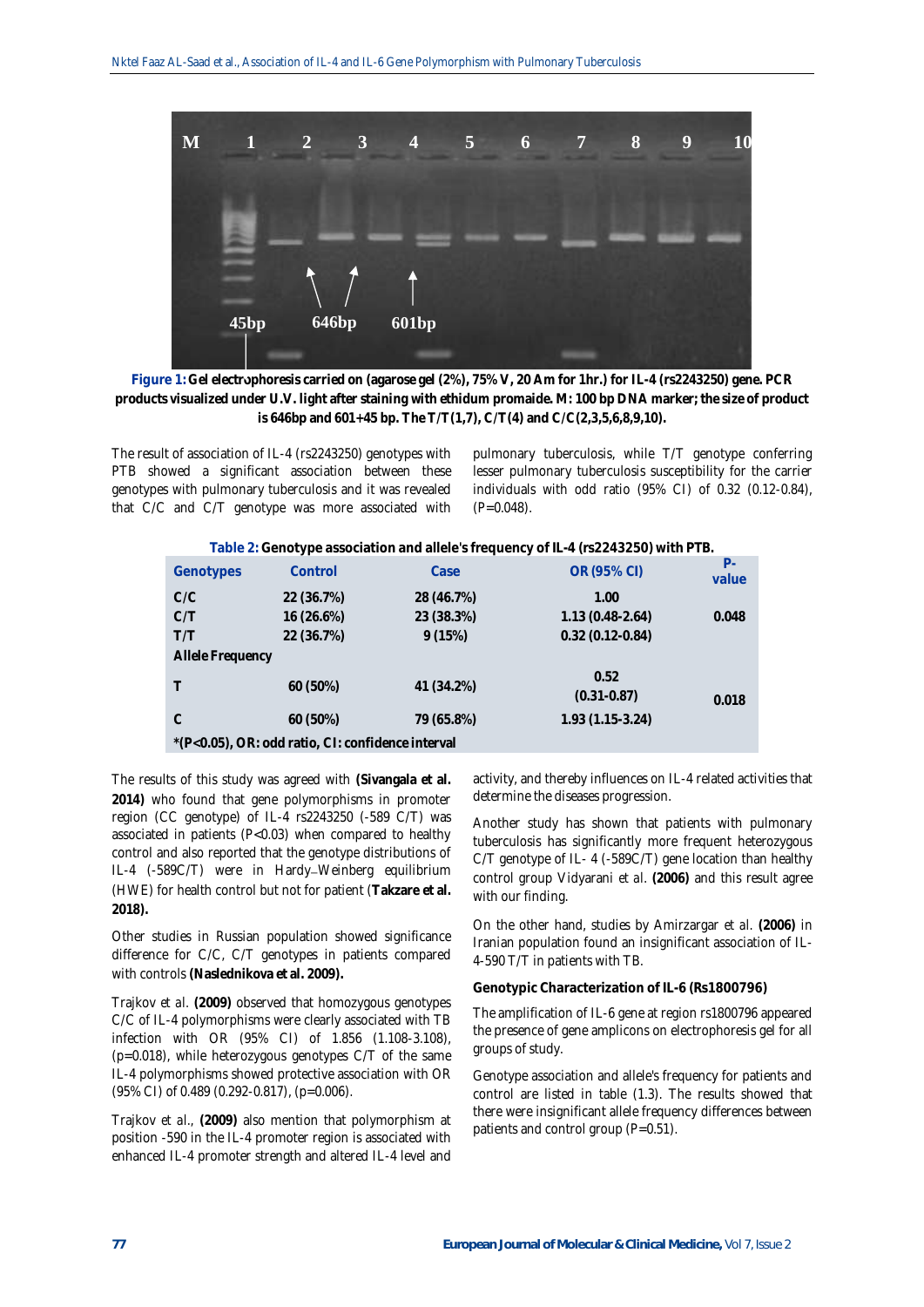The restriction fragment length polymorphism of PCR products of IL-6 (rs1800796) gene revealed three genotypes; C/C, G/C and G/G (figure 1.2).



**Figure 2: Gel electrophoresis carried on (agarose gel (2%), 75% V, 20 Am for 1hr.) for IL-6 (rs1800796) gene. PCR products visualized under U.V. light after staining with ethidum promaide. M: 100 bp DNA marker; the size of product is 163 and 102+61 bp. The C/C(3,4,6,7,8,10,11,12,13), G/C(1,2,914) and G/G(5).** 

Association of IL-6 (rs1800796) genotypes with PTB was further tested, and the results revealed that G/C genotype was more associated with pulmonary tuberculosis with odd ratio (95% CI) of 2.95 (1.16-7.49), (P=0.019), while G/G genotypes conferring lesser pulmonary tuberculosis susceptibility for the carrier individuals.

|  |  |  |  | Table 3: Genotype association and allele frequencies of IL-6 (rs1800796) with PTB. |
|--|--|--|--|------------------------------------------------------------------------------------|
|--|--|--|--|------------------------------------------------------------------------------------|

| Genotypes                                         | Control       | Case             | OR (95% CI)                | $P -$<br>value |  |  |  |
|---------------------------------------------------|---------------|------------------|----------------------------|----------------|--|--|--|
| C/C                                               | 30 (50%)      | 26 (43.3%)       | 1.00                       |                |  |  |  |
| G/C                                               | 9(15%)        | 23 (38.3%)       | $2.95(1.16 - 7.49)$        | 0.019          |  |  |  |
| G/G                                               | 21 (35%)      | 11 (18.4%)       | $0.60(0.25-1.48)$          |                |  |  |  |
|                                                   |               | Allele Frequency |                            |                |  |  |  |
| $\mathcal{C}$                                     | 69<br>(57.5%) | 75 (62.5%)       | 1.232<br>$(0.734 - 2.066)$ | 0.51           |  |  |  |
| G                                                 | 51<br>(42.5%) | 45 (37.5%)       | $0.81(0.48-1.36)$          |                |  |  |  |
| *(P<0.05), OR: odd ratio, CI: confidence interval |               |                  |                            |                |  |  |  |
|                                                   |               |                  |                            |                |  |  |  |

The finding of this study was in agreement with Zhang *et al.* **(2012)** who found that IL-6 rs1800796 G/G genotype is largely associated with reduced risk to tuberculosis (OR: 0.621; 95% CI, 0.460-0.838) but, Interestingly, CD14+ monocytes isolated from individuals with G/G genotype produced significantly lower IL-6 in response to *M. tuberculosis* 19-kDa lipoprotein.

Sun and Wang, **(2017)** also shown that genotype CC is associated with less risk of pulmonary tuberculosis and these results was in agreement with our finding.

On the other hand, the our finding was disagree with Wang *et al.* **(2017)** who found in their meta-analysis that genotype GG is associated with significantly more susceptibility to pulmonary TB than both GC and CC genotypes, however, Wang *et al*. **(2017)** suggest to performed more study to investigate the mechanism how IL-6 polymorphism

regulates IL-6 production and plays a role in tuberculosis susceptibility.

Several independent genetic studies reported an associated of IL-6 rs1800796 (-572G/C) SNP with the susceptibility to inflammatory conditions in the Chinese Han population, which include type-II diabetes, coronary heart disease, idiopathic membranous nephropathy and chronic periodontitis and these study suggesting that IL-6 rs1800796 (-572G/C) is a common genetic SNPs in the Chinese Han population that causes susceptibility to a broad spectrum of inflammatory diseases, including mycobacterial infection **(Chen et al. 2010; Zhang et al. 2011).**

#### **Concentration Level of Interleukin-4**

The mean level of IL-4 concentration in serum of pTB patients was 231.04 pg/ml, while in controls was 372.58 pg/ml, with significant difference (P<0.01), as shown in table (1.4).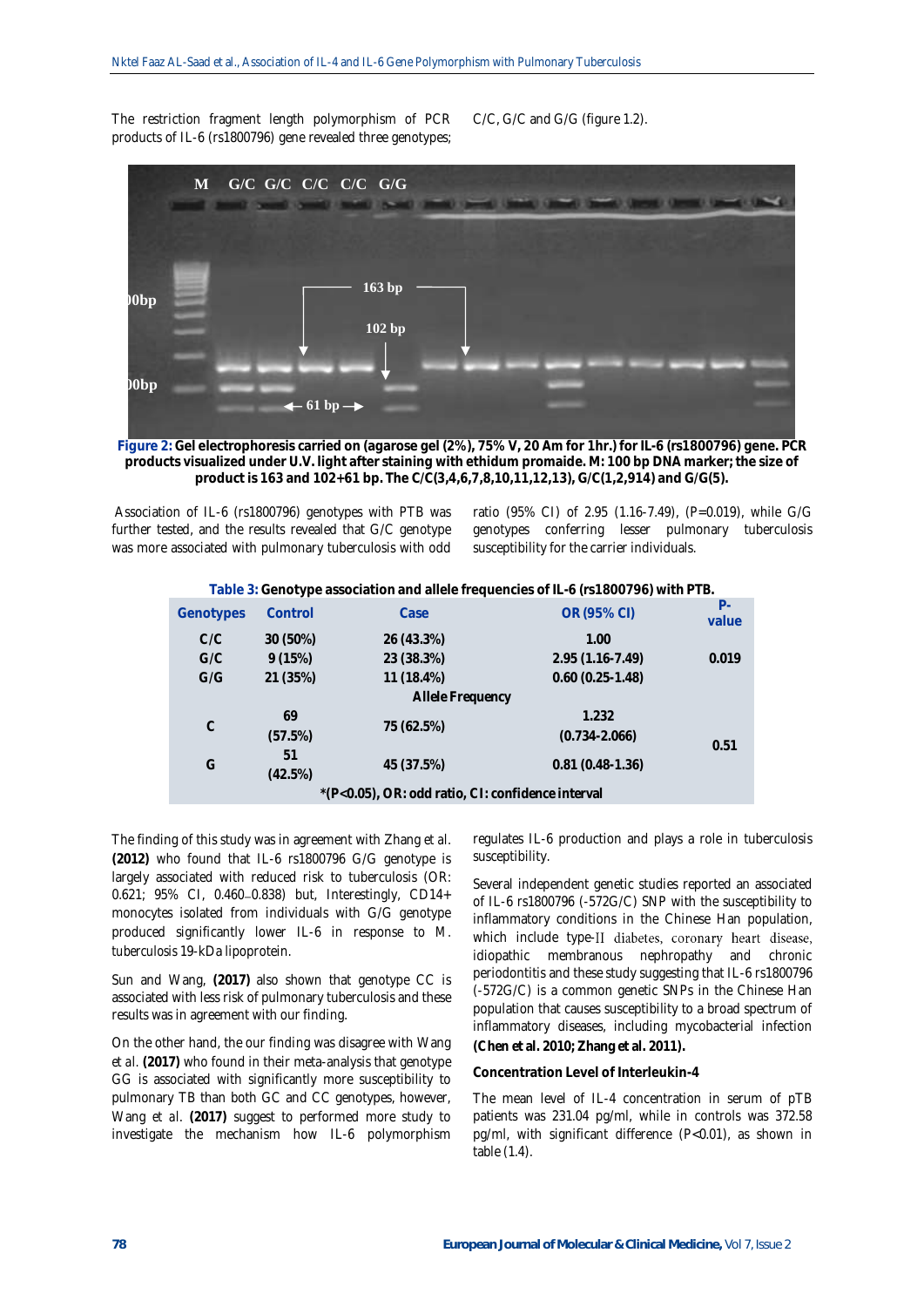|         | Table 4: Concentration of IL-4 pg/ml for TB patients and control group. |              |        |       |                                |           |         |  |  |  |
|---------|-------------------------------------------------------------------------|--------------|--------|-------|--------------------------------|-----------|---------|--|--|--|
|         | aroup                                                                   | <sup>N</sup> | Mean.  |       | Std. Deviation Std. Error Mean | - T-Value | P-Value |  |  |  |
| $ L-4 $ | case                                                                    | 60           | 231.04 | 96.37 | 12.44                          | 6.57      | 0.001   |  |  |  |
|         | control                                                                 | 30           | 372.58 | 96.18 | 17.56                          |           |         |  |  |  |

In the this study, serum levels of IL-4 was significantly lower in TB patients than in control group  $(P < 0.01)$ ; and this results was agreed with results of Dmytro *at al.* **(2016)** who found that patients with pTB showed significant decrease of IL-4 levels compared to apparently healthy subjects.

The correlations between IL-4 (rs2243250) gene polymorphism and the level of IL-4 in sera of patients and control group was demonstrated in table (1.5) and the results revealed an insignificant effect of IL-4 (rs2243250) on the concentration level of IL-4 in sera of studied groups.

| Table 5: Correlations between IL-4 gene polymorphism and serum IL-4 levels. |               |                 |            |         |             |             |  |  |
|-----------------------------------------------------------------------------|---------------|-----------------|------------|---------|-------------|-------------|--|--|
| 95% Confidence Interval                                                     |               |                 |            |         |             |             |  |  |
|                                                                             | IL4 Genotypes | Mean Difference | Std. Frror | P-value | Lower Bound | Upper Bound |  |  |
| C/C                                                                         | C/T           | 15.87           | 28.62      | 0.58    | 41.02       | 72.16       |  |  |
|                                                                             | T/T           | 34.21           | 31.33      | 0.27    | 96.49       | 28.06       |  |  |
| C/T                                                                         | C/C           | 15.87           | 28.62      | 0.58    | 72.77       | 41.02       |  |  |
|                                                                             | T/T           | 50.08           | 33.70      | 0.14    | 117.08      | 16.90       |  |  |
| T/T                                                                         | C/C           | 34.21           | 31.33      | 0.27    | 28.06       | 96.49       |  |  |
|                                                                             | C./T          | 50.08           | 33.70      | 0.14    | 16.90       | 117.08      |  |  |

Wenjuan *et al.,* **(2020)** show no significant detectable IL-4 level between TB patients and controls and also conclude that serum level of IL-4 might not serve as a useful biomarker for predicting bacillary burden.

On the other hand, Pooran *et al.* **(2019)** and Wassie *et al.,* **(2008)** found different results in which the levels of IL-4 in the sera of patients was increased in the peripheral blood of TB patients than in control group. Also, Van *et al.,* **(2000)** have observed increased IL-4 production in human TB patients, especially those with cavitary disease.

Conversely, some studies failed to show significant correlation in IL-4 levels between TB patients and those of healthy donor group **(Bai et al. 2004; Ruolan et al. 2019).**

IL-4 is known as a regulatory cytokine that share in control of the immune response against infection **(Domingo-Gonzalez et al. 2016).** In addition, it has a role in the

development of immunopathology through its regulation of  $TNF-\alpha$  activity during progressive disease. Actually, IL-4 produced in response to TB infection may down-regulate the immune response to limit tissue injury; nevertheless, excessive production of this cytokine may result in failure to control infection **(Sharma & Bose 2001).**

The finding of our study may be related to the fact that the effective immune response against tuberculosis is achieved by Th1 T cell cytokines and through cell mediated immunity rather than humeral immunity represented by Th2 T cell cytokines.

## **Concentration Of Interleukin-6**

The mean of IL-6 concentration in serum of pTB patients was 365.29 pg/ml, while in controls was 252.08 pg/ml, with significant difference (P<0.01), as shown in table (1.6).

|        | rapic of concentration or it o pyrimitor for attents and control. |          |                  |                   |                    |         |         |  |  |
|--------|-------------------------------------------------------------------|----------|------------------|-------------------|--------------------|---------|---------|--|--|
|        | <b>GROUP</b>                                                      | No.      | Mean             | Std.<br>Deviation | Std. Error<br>Mean | T-Value | P-Value |  |  |
| $IL-6$ | Case<br>Control                                                   | 60<br>30 | 365.29<br>252.08 | 136.37<br>90.37   | 17.60<br>16.50     | 4.11    | 0.001   |  |  |
|        |                                                                   |          |                  |                   |                    |         |         |  |  |

**Table 6: Concentration of IL-6 pg/ml for TB Patients and Control.**

The finding of this study were in agreement with Fakhri *et al*. **(2019)** who reported that IL-6 plasma level was higher in the newly diagnostic TB patients than healthy subjects (*P* = 0.002).

The correlations between IL-6 (rs1800796) gene polymorphism and the level of IL-6 in sera of patients and control group was demonstrated in table (1.7) and the results revealed an insignificant effect of IL-6 (rs1800796) on the concentration level of IL-6 in sera of studied groups.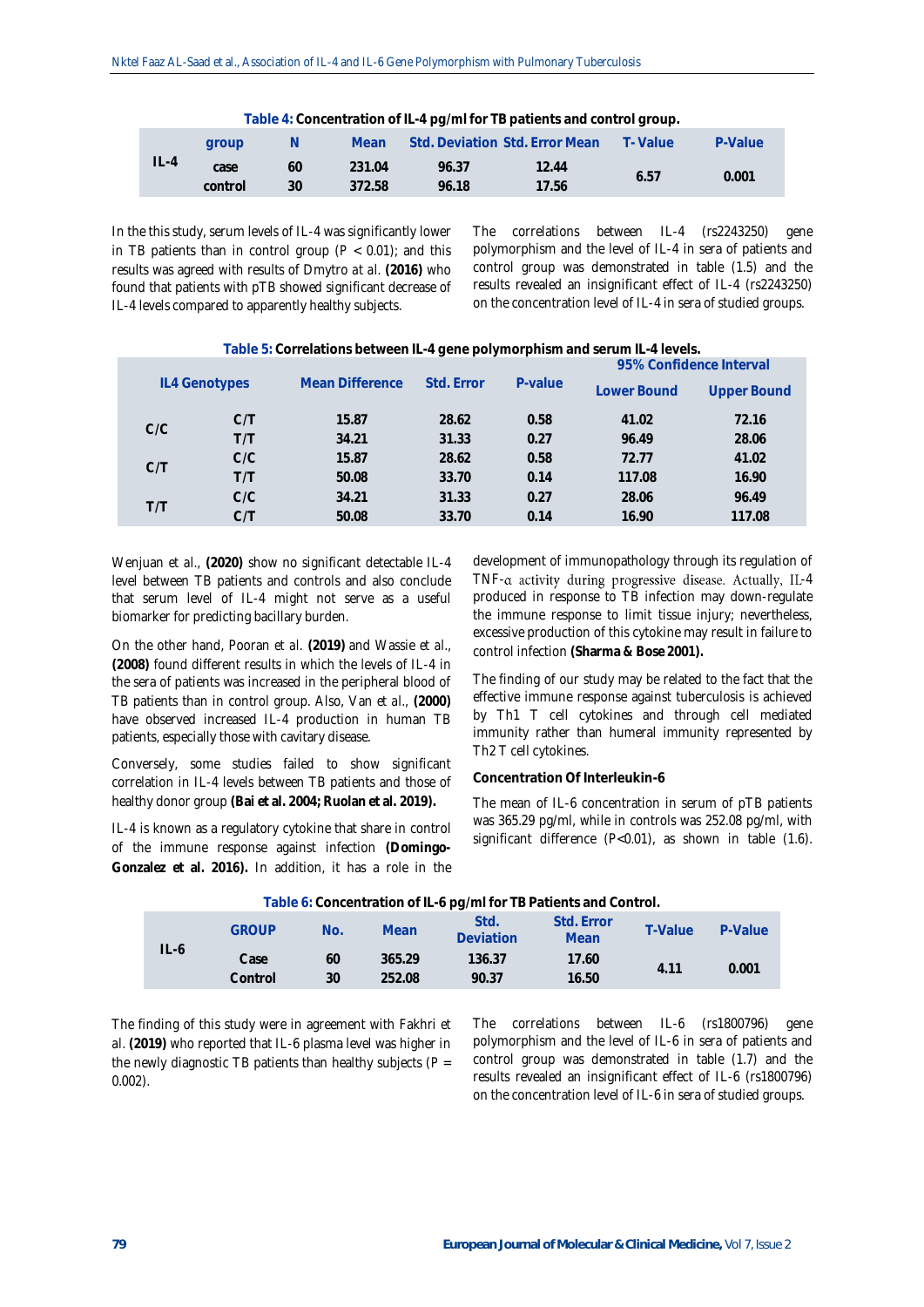| Table 7: Correlations between IL-6 gene polymorphism and serum IL-6 levels. |     |                 |            |         |                         |                    |  |  |
|-----------------------------------------------------------------------------|-----|-----------------|------------|---------|-------------------------|--------------------|--|--|
| IL6<br>Genotype                                                             |     | Mean Difference | Std. Error | P-value | 95% Confidence Interval |                    |  |  |
|                                                                             |     |                 |            |         | Lower Bound             | <b>Upper Bound</b> |  |  |
| C/C                                                                         | C/G | 39.54           | 33.07      | 0.23    | 105.27                  | 26.18              |  |  |
|                                                                             | G/G | 23.23           | 35.44      | 0.51    | 47.21                   | 93.67              |  |  |
| C/G                                                                         | C/C | 39.54           | 33.07      | 0.23    | 26.18                   | 105.27             |  |  |
|                                                                             | G/G | 62.77           | 39.05      | 0.11    | 14.85                   | 140.40             |  |  |
| G/G                                                                         | C/C | 23.23           | 35.44      | 0.51    | 93.67                   | 47.21              |  |  |
|                                                                             | C/G | 62.77           | 39.05      | 0.11    | 140.40                  | 14.85              |  |  |

**Table 7: Correlations between IL-6 gene polymorphism and serum IL-6 levels.**

Jang *et al.* **(2004)** demonstrated that IL-6 is secreted by TLR -2 expressing cells in response to the presence of MTB early in infection and is involved in anti-tuberculosis immunity in the body. Also, Joshi *et al*., **(2015)** declared that serum levels of IL-6 are elevated in patients with active TB comparison with control subjects.

Interestingly, interleukin-6 is a pro-inflammatory cytokine, which is secreted by T cells and macrophages and it has been reported the involvement of this cytokine in the pathogenesis of TB by stimulating the secretion of  $IFN-y$ , which plays a crucial role in the activation of MTB-infected macrophages **(Singh 2016).**

An Asian study, displayed that high IL-6 concentration in patients with pulmonary cavities than those without cavities signifying the disease severity **(Karyadi et al. 2007).**

Another Chinese study also reported an elevated IL-6 concentration in active TB compared with latent TB infections **(Shu et al. 2013).** The increased IL-6 concentration in patients when compared with controls may be due to release of IL-6 into circulation during early stages of infection causing systemic symptoms and hence the levels may also vary depending upon the clinical status of the patients.

# **CONCLUSION**

There were a significant association of IL-4 (rs2243250) genotypes (C/C and C/T) with pulmonary tuberculosis and also, there were significant allele frequency differences between patients and control group (*P*=0.018) and the allele C represents the risk allele with odd ratio (95% CI) of 1.93(1.15-3.24).

There were a significant association of IL-6 (rs1800796 G/C) genotypes with PTB with pulmonary tuberculosis with odd ratio (95% CI) of 2.95 (1.16-7.49), (*P*=0.019), while there were insignificant allele frequency differences were observed between patients and control group (*P*=0.51).

A significant difference in the mean level of IL-4 and IL-6 concentration in serum of PTB patients and controls were observed with (P<0.01).

# **CONFLICT OF INTEREST:** Nil

# **BIBLIOGRAPHY**

1. Amirzargar A, Rezaei N, Jabbari H. 2006. Cytokine single nucleotide polymorphisms in Iranian patients with pulmonary tuberculosis. Eur Cytokine Netw, 17:84-9.

- 2. Bai, X, Wilson, SE, Chmura, K, Feldman, NE, Chan, ED. 2004. Morphometric analysis of Th(1) and Th(2) cytokine expression in human pulmonary tuberculosis. Tuberculosis, 84(6): 375-385.
- 3. Bhawan, N. 2009. Training Manual for Mycobacterium tuberculosis Culture and Drug susceptibility testing. National Tuberculosis Institute, Bangalore.
- 4. Chen SY, Chen CH, Huang YC, Chuang HM, Lo MM, Tsai FJ. 2010. Effect of IL-6 C-572G polymorphism on idiopathic membranous nephropathy risk in a Han Chinese population. Ren Fail, 32:1172-6.
- 5. Dejan, T, Mirjana, T, Todor, A, Aleksandar, P, Ana, S, Olivija, E-M, Aleksandar, S, Mirko, S. 2019. ASSOCIATION OF 22 CYTOKINE GENE POLYMORPHISMS WITH TUBERCULOSIS IN MACEDONIANS. Indian Journal of Tuberculosis. 56:117-131.
- 6. Dmytro O. Butov, Mykhaylo M. Kuzhko, Natalia I. Makeeva, Tetyana S. Butova, Hanna L. Stepanenko, Andrii B. Dudnyk. 2016. Association of interleukins genes polymorphisms with multi-drug resistant tuberculosis in Ukrainian population. Pneumonol Alergol Pol. 84: 168-173
- 7. Domingo-Gonzalez R., Prince O., Cooper A., Khader S.A. Cytokines and Chemokines in Mycobacterium tuberculosis infection, Microbiol. Spectr. 4 (2016).
- 8. Enrico T. 2014. Microbiological Features and Clinical Relevance of New Species of the Genus Mycobacterium (jurnal?), 27(4): 727-752.
- 9. Seyedhosseini, F.S., Mohammadi, S., Ebrahimabad, M.Z., Khodabakhshi, B., Abbasi, A. and Yazdani, Y., 2019. Interleukin-6, Interleukin-17 and Transforming Growth Factor-Beta are Overexpressed in Newly Diagnosed Tuberculosis Patients; Potent Biomarkers of Mycobacterial Infection. Archives of Clinical Infectious Diseases, 14(4).
- 10. Jang, S, Uematsu, S, Akira, S, Salgame, P. 2004. IL-6 and IL-10 induction from dendritic cells in response to Mycobacterium tuberculosis is predominantly dependent on TLR2-mediated recognition. J Immunol. 173:3392-7.
- 11. Joshi, L, Ponnana, M, Sivangala, R. 2015. Evaluation of TNF- $\alpha$ , IL-10 and IL-6 Cytokine Production and Their Correlation with Genotype Variants amongst Tuberculosis Patients and Their Household Contacts. PLoS One.;10(9):e0137727.
- 12. Karyadi, E, Dolmans, WM, West, CE, Van Crevel, R, Nelwan, RH, Amin, Z. 2007. Cytokines related to nutritional status in patients with untreated pulmonary